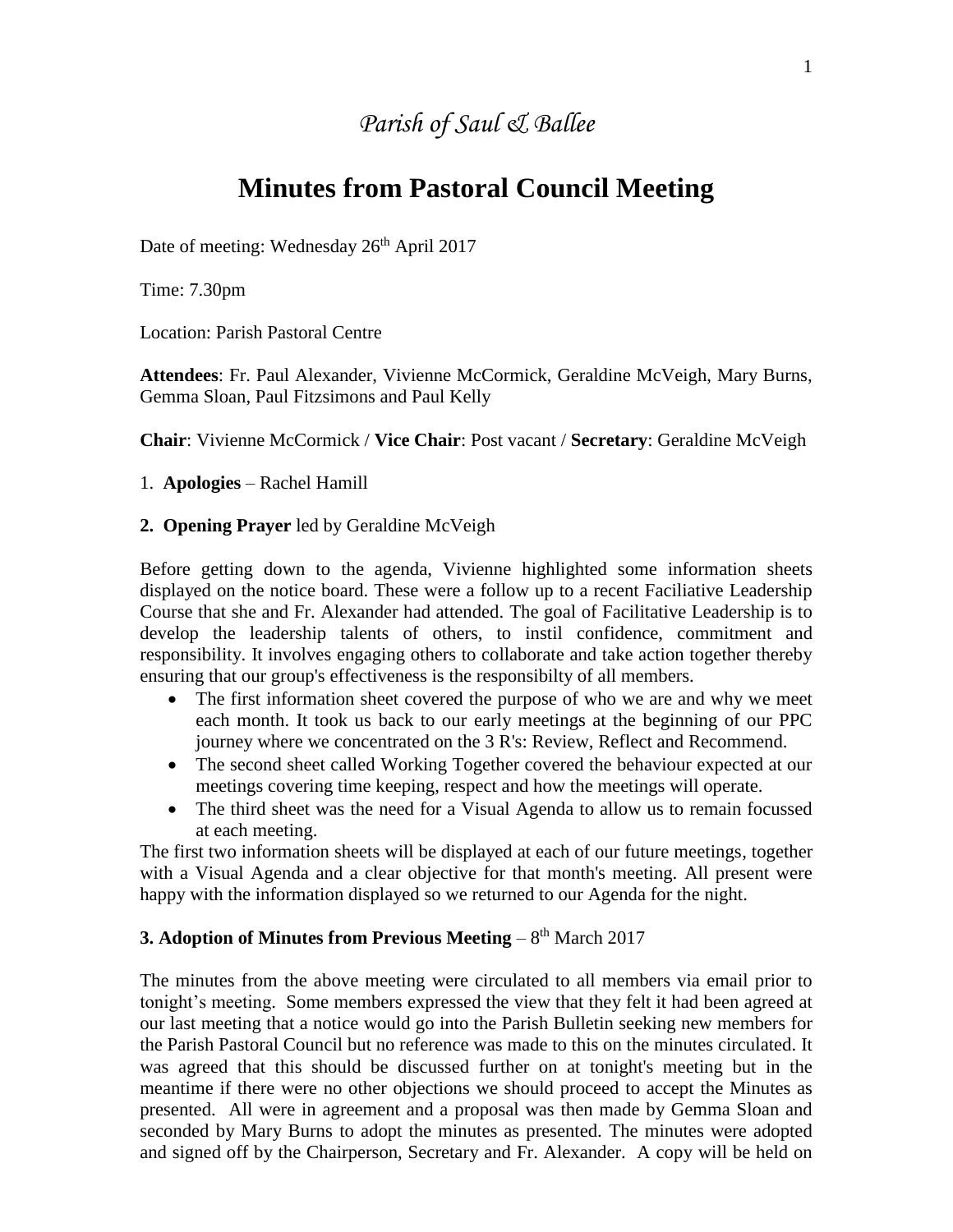file in the Parochial Office and a copy will be published on the Parish website. The Parish notice boards will also be updated.

**- Action**: Geraldine McVeigh to email minutes to Parish secretary for publication on the Parish website.

- **Action**: Vivienne/Geraldine to update noticeboard in St. Patrick's Church.

## **4. Matters Arising**

## **PPC Membership**

How to recruit new members for the PPC was discussed at length and a proposal was made to put a notice in the Bulletin at the end of June/July to see the outcome but there was no general consensus to this proposal. Given that bulletin notices looking for volunteers for various things in the past did not illicit postive responses Fr Alexander preferred the direct approach. He has some people in mind to ask if they would like to join the Council so he will approach them first, failing that a notice would be inserted in the bulletin probably towards the end of the summer.

**- Action**: Fr. Alexander to approach some people to ask them to join PPC.

#### **Schools Colouring Competition for Easter**

A total of 176 entries for the Easter Colouring Competition were received, 125 from St Patrick's PS Saul and 51 from St Joseph's PS Ballycruttle. The entries were whittled down to 21 finalists. These pictures were displayed in the Parish Pastoral Centre after Mass one Wednesday morning and the parishioners present helped pick the winners:

| St Patrick's Saul              |                 | St Joseph's Ballycruttle       |                            |
|--------------------------------|-----------------|--------------------------------|----------------------------|
| $P1-P3$                        | Saul Heatley P3 | $P1-P3$                        | Zara-Rose Wynn P2          |
| P <sub>4</sub> -P <sub>5</sub> | Katie Coyle P5  | P <sub>4</sub> -P <sub>5</sub> | Abby Cochrane<br><b>P5</b> |
| <b>P6-P7</b>                   | Amy Quinn<br>P7 | P6-P7                          | Branden Sherrill<br>- P6   |

Prizes of Easter Eggs were given out at a school Assembly in St Patrick's Saul and the prizes for St Joseph's Ballycruttle were given to the Principal to distribute. Details of the prizewinners will be in the June Newsletter.

**- Action**: No further action required

#### **Parish Services: Baptisms, Weddings, Funerals**

A joint meeting with the Finance Committee has been scheduled for next week, the 2nd May and members will be updated at the next meeting,

**- Action:** PPC to be updated at next meeting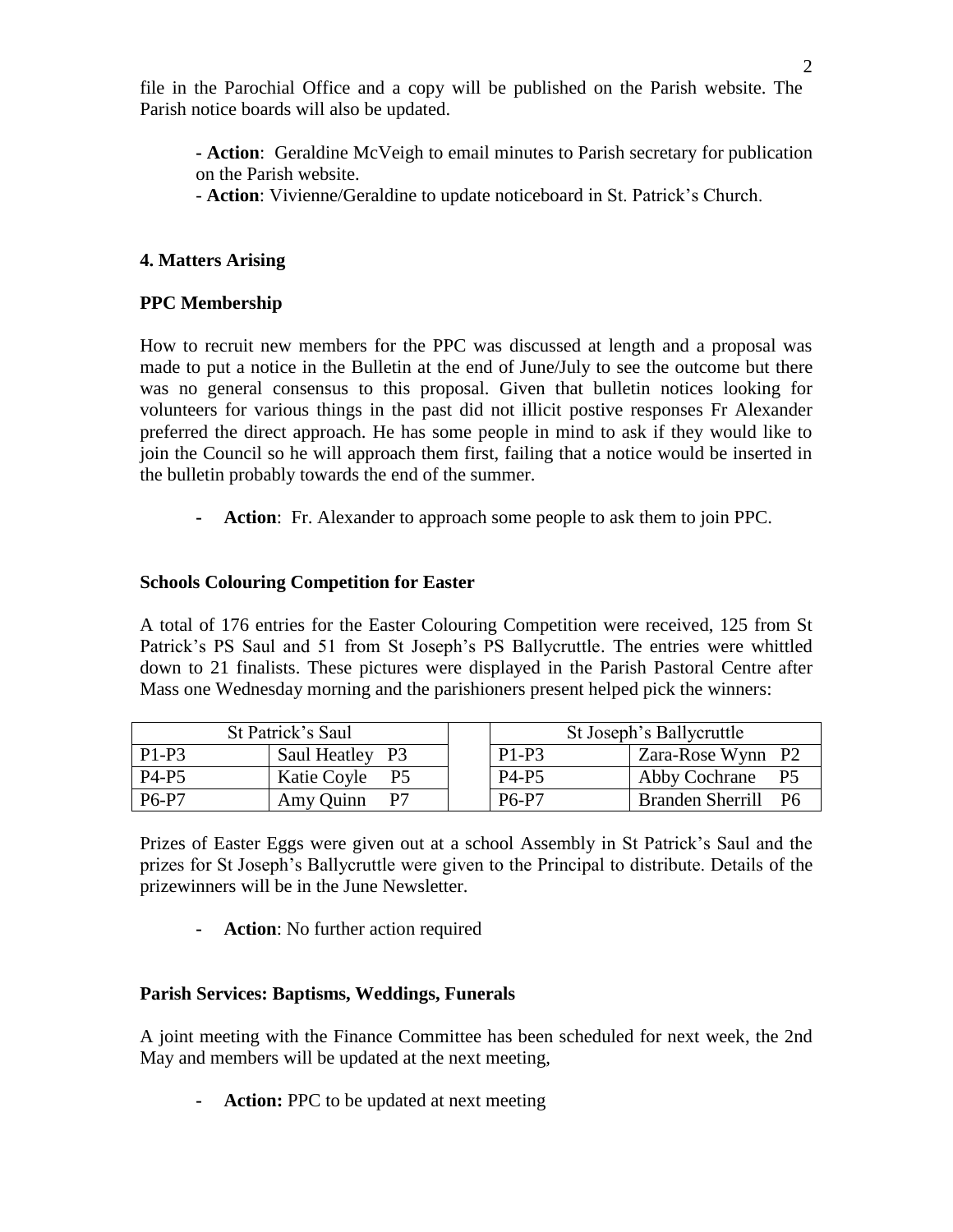#### **Retreats for Eucharistic Ministers/Readers/Adoration Group**

Fr Alexander will try to make arrangements for retreats but it may be the autumn before these can take place.

**- Action**: Fr Alexander to make arrangements for retreats.

## **Family Prayers for Easter**

The Family Prayers for Easter with details of the Easter Ceremonies were sent out to the schools before Easter.

**- Action**: No further action required.

## **Parish Pastoral Plan 2017, PPC Review and Bishop's Report**

The Bishop's Review was sent out and good feedback was received from Bishop Treanor. The Pastoral Plan is now on the Parish website.

**- Action**: No further action required

#### **Easter Ceremonies**

The Easter Ceremonies were well attended. It was estimated there were approximately 120/130 at the Dawn Mass. Thanks were extended to everyone who helped out with the Ceremonies and preparations for Easter.

**- Action**: No further action required

#### **5. Getting started on our Pastoral Plan 2017**

Some ideas are well under way already:

**Lay Participation:** Morning Prayer, Adoration, Padre Pio Novena and Family Prayer Ministry are thriving well in the Parish. More information will be coming throughout the year regarding the World Meeting of Families and will be passed on where necessary.

**Communication:** Separate A4 Information sheets giving Mass times for Carlin and Ballycruttle are issued each quarter. More info e.g. funeral arrangements, mass times etc. are being posted on the Parish Facebook page. The Parish Website now has the Pastoral 2017 Plan included and all PPC Minutes are up to date.

**Open and Welcoming Church**: Under this theme it was suggested that we should include the names of newly baptised in the Parish Bulletin but we would have to permission from parents for safeguarding purposes first. Fr. Alexander will speak to Amanda about this and possibly review our current Baptism Registration Form.

**Action**: Fr Alexander to speak to Amanda re review of current Baptism Registration form.